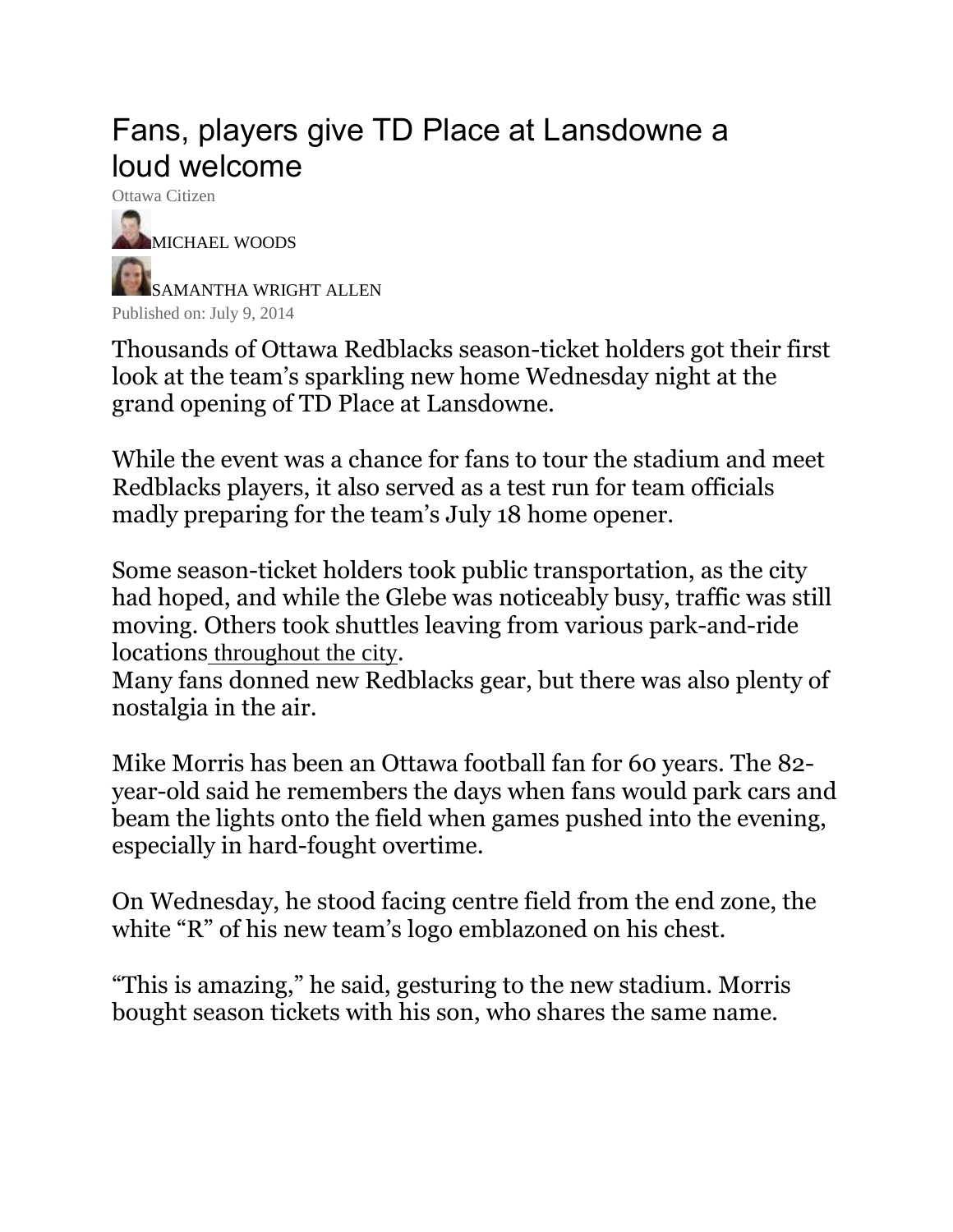Morris the younger said the influx of season ticket holders Wednesday  $-$  organizers were hoping for 10,000 attendees  $-$  was proof the Redblacks have support from the city.

Wednesday night featured player introductions for the Redblacks and the North American Soccer League's Ottawa Fury, after which fans were allowed onto the field for photos and autographs with the Redblacks.

Redblacks player Carlton Mitchell had some fun with his introduction, filming the crowd with his cellphone as he ran on to the field and taking selfies with his teammates.

"It's a true blessing, coming here and being a part of history in this amazing city. Everyone's welcoming us with open arms," he said. "The  $18<sup>th</sup>$  is going to be something magical."

Redblacks president and Ottawa Sports and Entertainment Group partner Jeff Hunt spent the evening patrolling the stadium, greeting the fans. Countless people yelled thanks and congratulations at him, and universally praised their experience on the shuttles.

"When people are making a point to tell you the shuttles went well, that's pretty gratifying," Hunt said. "You can do all the planning and you can think you're ready, but until you have people in … you don't know."

Hunt said it was a "little bit overwhelming" to have so many people in the stadium for the first time, but he was pleased with the event. "It couldn't have gone better."

For fans, the glistening new stadium brought back some old traditions, namely, the north versus south side rivalry.

In the heart of the south side, Denis Charbonneau stood with friend Andre Laflamme, each sporting a Redblacks T-shirt and a ball cap. Charbonneau said they had already started up the age-old chants.